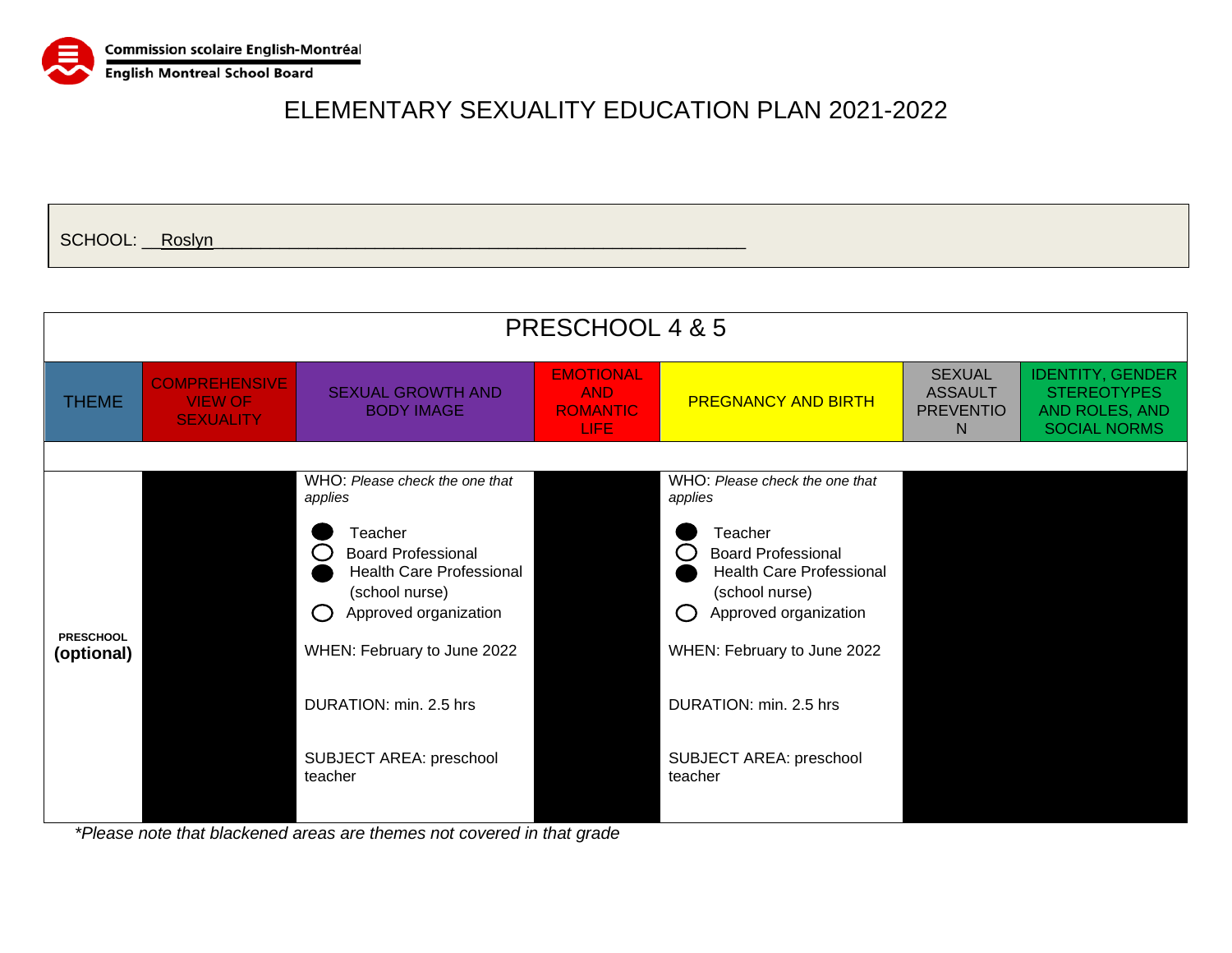

|                | <b>CYCLE 1 ELEMENTARY</b>                                                                                                       |                                                                   |                                                            |                                      |                                                                                                                                                                     |                                                                                                                                                            |  |  |
|----------------|---------------------------------------------------------------------------------------------------------------------------------|-------------------------------------------------------------------|------------------------------------------------------------|--------------------------------------|---------------------------------------------------------------------------------------------------------------------------------------------------------------------|------------------------------------------------------------------------------------------------------------------------------------------------------------|--|--|
| <b>THEME</b>   | <b>COMPREHENSIVE VIEW OF</b><br><b>SEXUALITY</b>                                                                                | <b>SEXUAL</b><br><b>GROWTH</b><br><b>AND BODY</b><br><b>IMAGE</b> | <b>EMOTIONAL</b><br><b>AND</b><br><b>ROMANTIC</b><br>LIFE. | <b>PREGNANCY</b><br><b>AND BIRTH</b> | <b>SEXUAL ASSAULT</b><br><b>PREVENTION</b>                                                                                                                          | <b>IDENTITY, STEREOTYPES AND</b><br>ROLES, AND SOCIAL NORMS                                                                                                |  |  |
|                |                                                                                                                                 |                                                                   |                                                            |                                      |                                                                                                                                                                     |                                                                                                                                                            |  |  |
|                | WHO: Please check all that apply                                                                                                |                                                                   |                                                            |                                      | WHO: Please check all that apply                                                                                                                                    | WHO: Please check all that apply                                                                                                                           |  |  |
|                | Teacher<br><b>Board Professional</b><br><b>Health Care Professional</b><br>Approved organization<br>WHEN: February to June 2022 |                                                                   |                                                            |                                      | Teacher<br>$\overline{C}$<br><b>Board Professional</b><br><b>Health Care Professional</b><br>C<br>$\subset$<br>Approved organization<br>WHEN: February to June 2022 | Teacher<br>$\mathcal{C}^{\mathcal{C}}$<br><b>Board Professional</b><br><b>Health Care Professional</b><br>$\subset$<br>$\bigcirc$<br>Approved organization |  |  |
| <b>GRADE 1</b> |                                                                                                                                 |                                                                   |                                                            |                                      |                                                                                                                                                                     | WHEN: February to June 2022                                                                                                                                |  |  |
|                | DURATION: min. 2hrs                                                                                                             |                                                                   |                                                            |                                      | DURATION: min. 2hrs                                                                                                                                                 | DURATION: min. 2hrs                                                                                                                                        |  |  |
|                | <b>SUBJECT AREA: Grade 1</b><br>Homeroom Teacher                                                                                |                                                                   |                                                            |                                      | <b>SUBJECT AREA: Grade 1</b><br>Homeroom Teacher                                                                                                                    | <b>SUBJECT AREA: Grade 1</b><br>Homeroom Teacher                                                                                                           |  |  |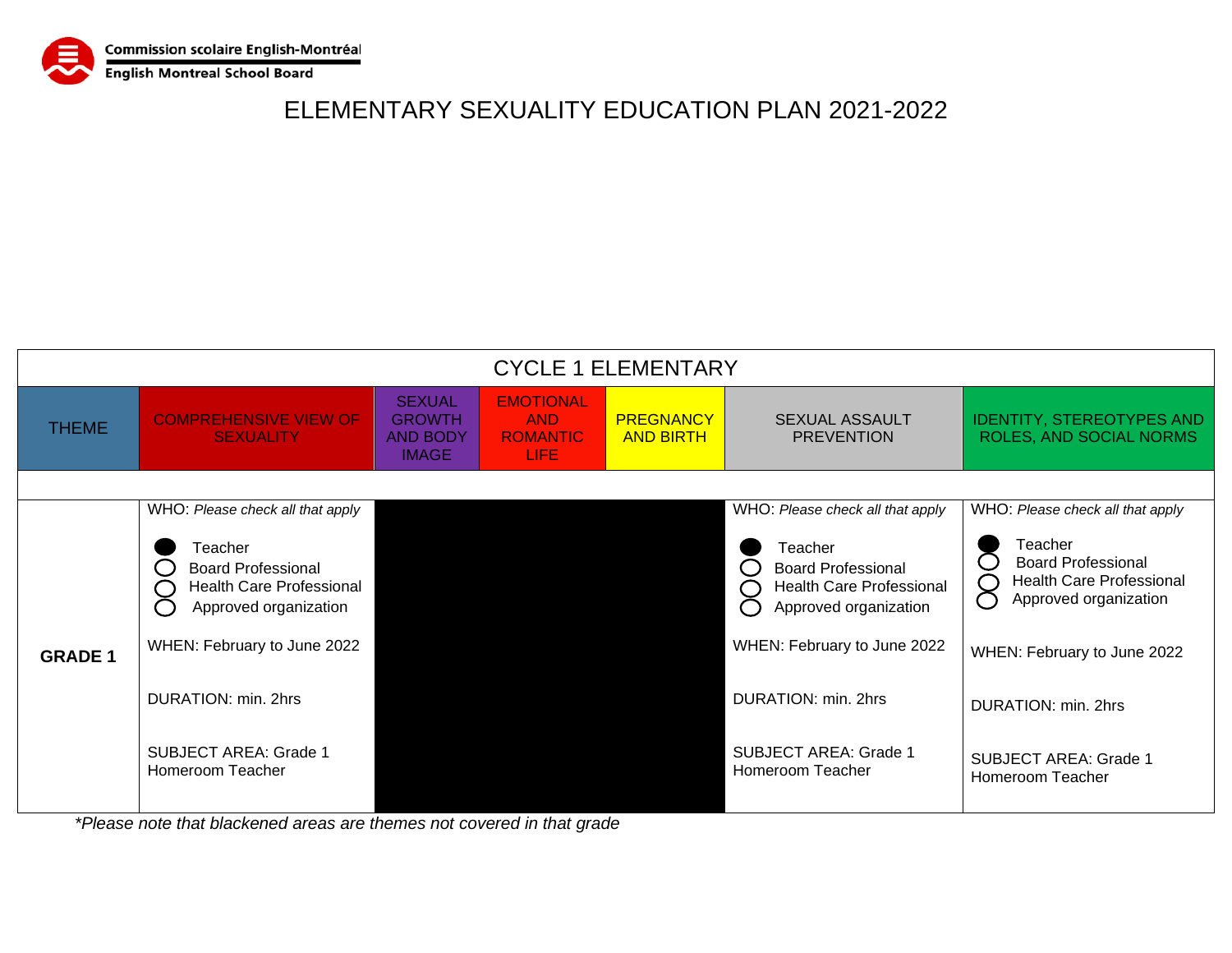

|                |                                                            |                                                                                                                                                                                                                                                                              | <b>CYCLE 1 ELEMENTARY</b>                                                                                                                                                                                                                                                                  |                                                                                                                                                                                                                                                 |                                                                 |                                                                                           |
|----------------|------------------------------------------------------------|------------------------------------------------------------------------------------------------------------------------------------------------------------------------------------------------------------------------------------------------------------------------------|--------------------------------------------------------------------------------------------------------------------------------------------------------------------------------------------------------------------------------------------------------------------------------------------|-------------------------------------------------------------------------------------------------------------------------------------------------------------------------------------------------------------------------------------------------|-----------------------------------------------------------------|-------------------------------------------------------------------------------------------|
| <b>THEME</b>   | <b>COMPREHENSIVE</b><br><b>VIEW OF</b><br><b>SEXUALITY</b> | <b>SEXUAL GROWTH AND</b><br><b>BODY IMAGE</b>                                                                                                                                                                                                                                | <b>EMOTIONAL AND ROMANTIC</b><br>LIFE                                                                                                                                                                                                                                                      | <b>PREGNANCY AND BIRTH</b>                                                                                                                                                                                                                      | <b>SEXUAL</b><br><b>ASSAULT</b><br><b>PREVENTI</b><br><b>ON</b> | <b>IDENTITY,</b><br><b>STEREOTYPES</b><br>AND ROLES,<br><b>AND SOCIAL</b><br><b>NORMS</b> |
| <b>GRADE 2</b> |                                                            | WHO: Please check all that<br>apply<br>Teacher<br><b>Board Professional</b><br><b>Health Care</b><br>$\subset$<br>Professional<br>Approved<br>$\bigcap$<br>organization<br>WHEN: February to June<br>2022<br>DURATION: min. 2hrs<br><b>SUBJECT AREA:</b><br>Homeroom Teacher | WHO: Please check all that apply<br>Teacher<br><b>Board Professional</b><br>0<br>Health Care Professional<br>$\Box$<br>Approved organization<br>(Youth Stars - Anti-bullying<br>Workshop)<br>WHEN: February to June 2022<br>DURATION: min.2hrs<br><b>SUBJECT AREA: Homeroom</b><br>Teacher | WHO: Please check all that<br>apply<br>Teacher<br><b>Board Professional</b><br><b>Health Care</b><br>Professional<br>Approved organization<br>WHEN: February to June<br>2022<br>DURATION: min. 2hrs<br><b>SUBJECT AREA: Homeroom</b><br>Teacher |                                                                 |                                                                                           |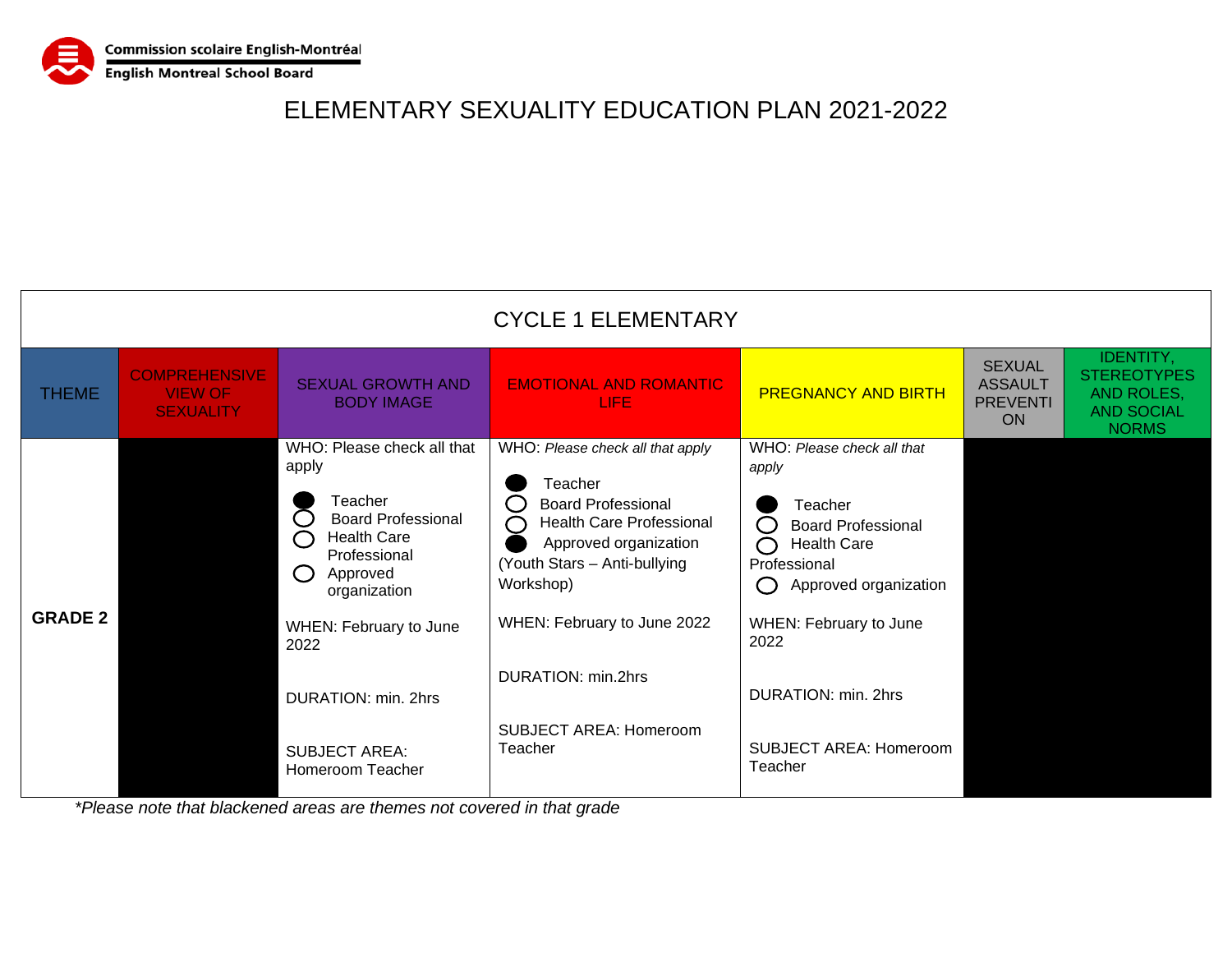

| <b>CYCLE 2 ELEMENTARY</b> |                                                                                                                                                                                                                                                |                                                                      |                                                            |                                      |                                                                                                                                                                                                                                                                                                                                      |                                                                                                                                                                                                                                                                                                                                                 |
|---------------------------|------------------------------------------------------------------------------------------------------------------------------------------------------------------------------------------------------------------------------------------------|----------------------------------------------------------------------|------------------------------------------------------------|--------------------------------------|--------------------------------------------------------------------------------------------------------------------------------------------------------------------------------------------------------------------------------------------------------------------------------------------------------------------------------------|-------------------------------------------------------------------------------------------------------------------------------------------------------------------------------------------------------------------------------------------------------------------------------------------------------------------------------------------------|
| <b>THEME</b>              | <b>COMPREHENSIVE VIEW OF</b><br><b>SEXUALITY</b>                                                                                                                                                                                               | <b>SEXUAL</b><br><b>GROWTH</b><br>AND<br><b>BODY</b><br><b>IMAGE</b> | <b>EMOTIONAL</b><br><b>AND</b><br><b>ROMANTIC</b><br>LIFE. | <b>PREGNANCY</b><br><b>AND BIRTH</b> | <b>SEXUAL ASSAULT</b><br><b>PREVENTION</b>                                                                                                                                                                                                                                                                                           | <b>IDENTITY, STEREOTYPES AND</b><br>ROLES, AND SOCIAL NORMS                                                                                                                                                                                                                                                                                     |
| <b>GRADE</b><br>3         | WHO: Please check all that apply<br>Teacher<br><b>Board Professional</b><br><b>Health Care Professional</b><br>Approved organization<br>(Bodies A to Z)<br>WHEN: February to June 2022<br>DURATION: min. 2hrs<br><b>SUBJECT AREA: ERC, ELA</b> |                                                                      |                                                            |                                      | WHO: Please check all that apply<br>Teacher<br>$\begin{array}{c} \begin{array}{c} \begin{array}{c} \end{array} \end{array}$<br><b>Board Professional</b><br>Health Care Professional<br>$\bigcap$<br>Approved organization<br>(Bodies A to Z)<br>WHEN: February to June 2022<br>DURATION: min. 2hrs<br><b>SUBJECT AREA: ERC, ELA</b> | WHO: Please check all that apply<br>Teacher<br><b>Board Professional</b><br><b>Health Care Professional</b><br>(<br>Approved organization<br>(Youth Stars - Anti-Bullying<br>Workshop, Bodies A to Z,<br>OMETZ - Body Image and<br>Self-Esteem Workshop)<br>WHEN: February to June 2022<br>DURATION: min. 2hrs<br><b>SUBJECT AREA: ERC, ELA</b> |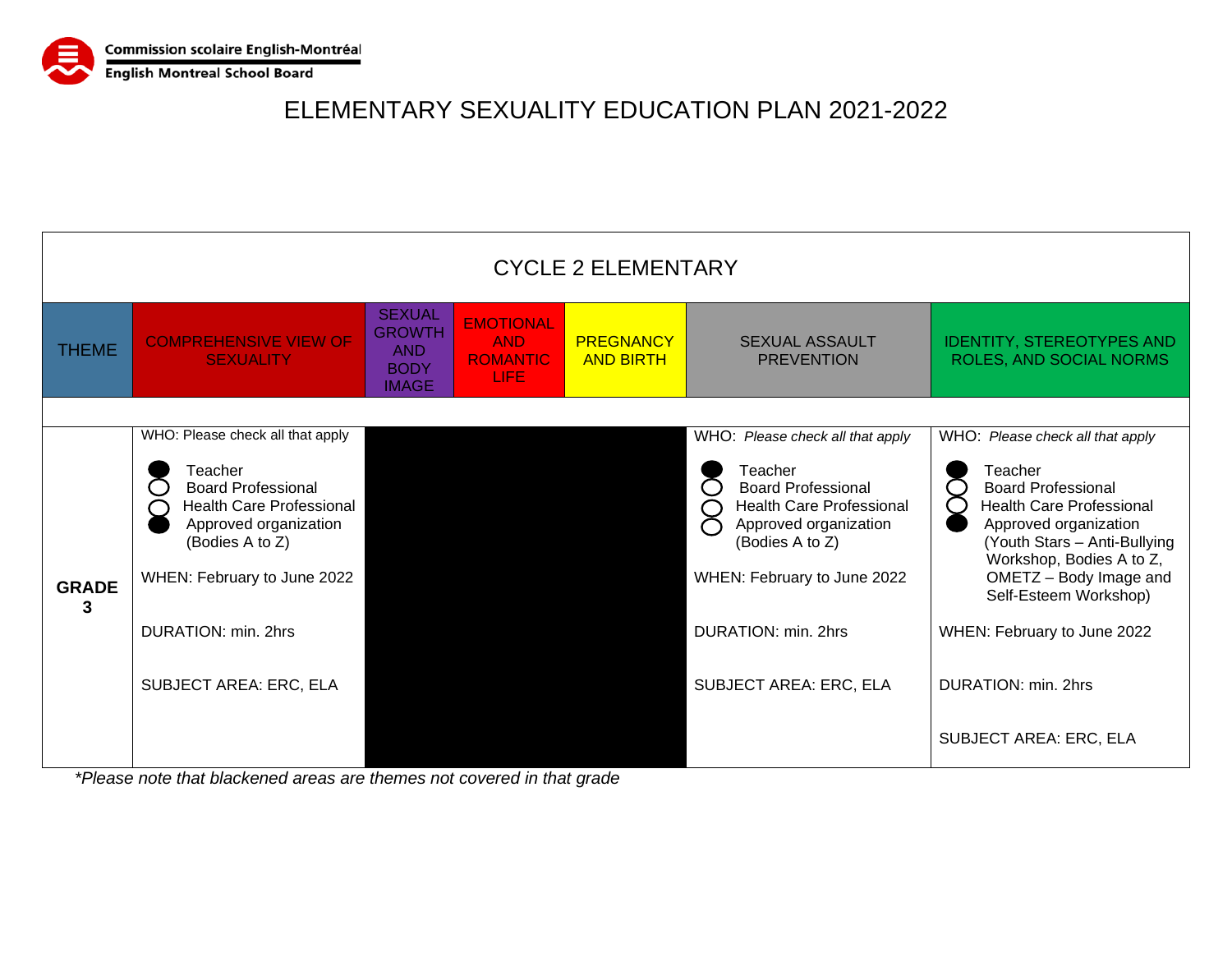

|                   |                                                            |                                                                                                                                                                                                                                                                                                    | <b>CYCLE 2 ELEMENTARY</b>                                                                                                                                                                                                                                                                |                                      |                                                      |                                                                                                                                                                                                                                                |
|-------------------|------------------------------------------------------------|----------------------------------------------------------------------------------------------------------------------------------------------------------------------------------------------------------------------------------------------------------------------------------------------------|------------------------------------------------------------------------------------------------------------------------------------------------------------------------------------------------------------------------------------------------------------------------------------------|--------------------------------------|------------------------------------------------------|------------------------------------------------------------------------------------------------------------------------------------------------------------------------------------------------------------------------------------------------|
| <b>THEME</b>      | <b>COMPREHENSIVE</b><br><b>VIEW OF</b><br><b>SEXUALITY</b> | <b>SEXUAL GROWTH AND</b><br><b>BODY IMAGE</b>                                                                                                                                                                                                                                                      | <b>EMOTIONAL AND ROMANTIC</b><br>LIFE.                                                                                                                                                                                                                                                   | <b>PREGNANCY</b><br><b>AND BIRTH</b> | <b>SEXUAL</b><br><b>ASSAULT</b><br><b>PREVENTION</b> | <b>IDENTITY, STEREOTYPES AND</b><br>ROLES, AND SOCIAL NORMS                                                                                                                                                                                    |
| <b>GRADE</b><br>4 |                                                            | WHO: Please check all that apply<br>Teacher<br><b>Board Professional</b><br><b>Health Care Professional</b><br>Approved organization<br>(Bodies A to Z, OMETZ -<br>Body Image and Self-<br>Esteem Workshop)<br>WHEN: February to June 2022<br>DURATION: min. 2hrs<br><b>SUBJECT AREA: ERC, ELA</b> | WHO: Please check all that apply<br>Teacher<br><b>Board Professional</b><br><b>Health Care Professional</b><br>Approved organization<br>(Bodies A to Z, Missing<br>Children's Network -<br>SHINE)<br>WHEN: February to June 2022<br>DURATION: min. 2hrs<br><b>SUBJECT AREA: ERC, ELA</b> |                                      |                                                      | WHO: Please check all that apply<br>Teacher<br><b>Board Professional</b><br><b>Health Care Professional</b><br>Approved organization<br>(Bodies A to Z)<br>WHEN: February to June 2022<br>DURATION: min. 2hrs<br><b>SUBJECT AREA: ERC, ELA</b> |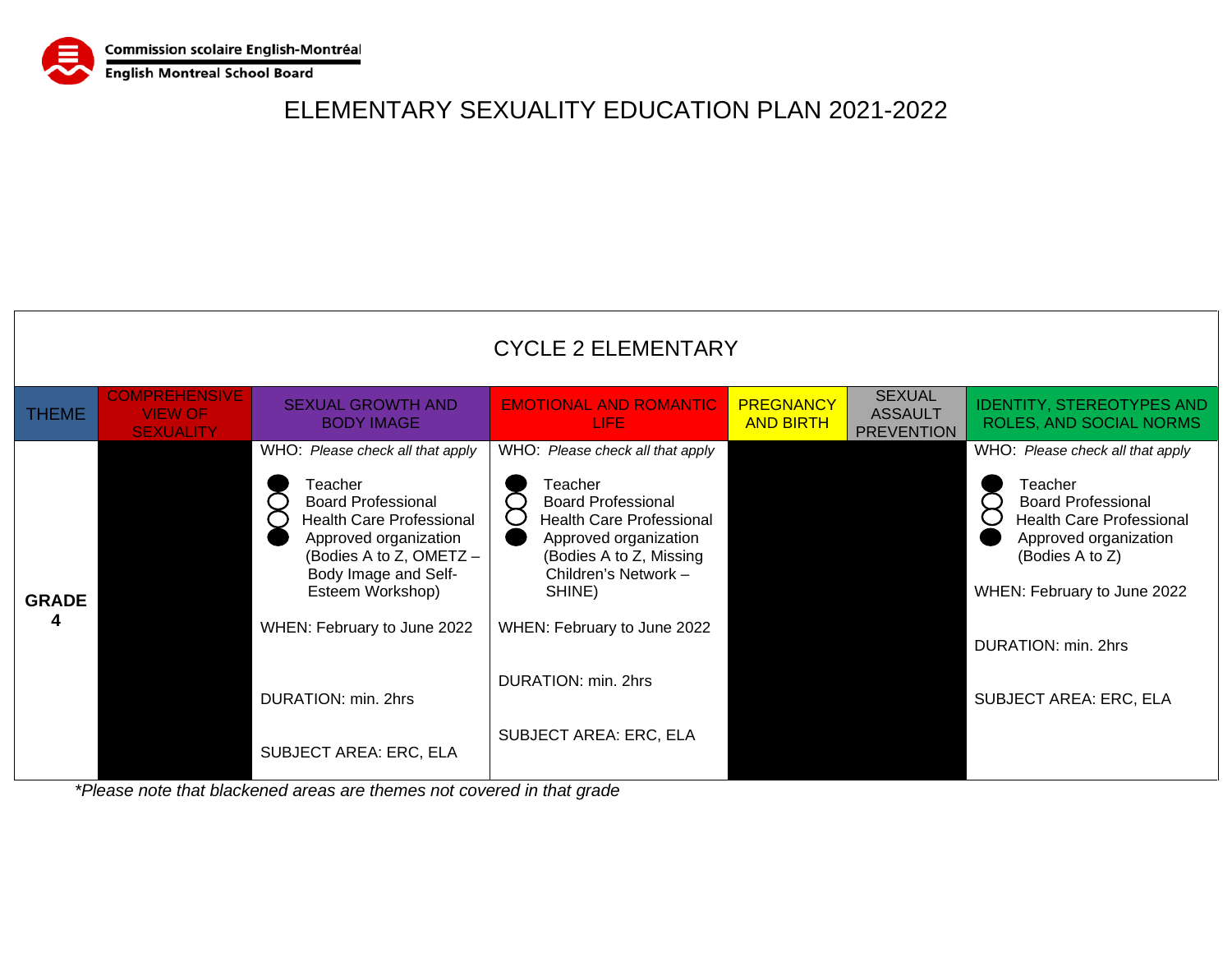

|                   | <b>CYCLE 3 ELEMENTARY</b>                                  |                                                                                                                                                                                                                                                                                                                                                                           |                                                                  |                                      |                                                                                                                                                                                                                                                                                                             |                                                                                 |  |  |  |
|-------------------|------------------------------------------------------------|---------------------------------------------------------------------------------------------------------------------------------------------------------------------------------------------------------------------------------------------------------------------------------------------------------------------------------------------------------------------------|------------------------------------------------------------------|--------------------------------------|-------------------------------------------------------------------------------------------------------------------------------------------------------------------------------------------------------------------------------------------------------------------------------------------------------------|---------------------------------------------------------------------------------|--|--|--|
| <b>THEME</b>      | <b>COMPREHENSIVE</b><br><b>VIEW OF</b><br><b>SEXUALITY</b> | <b>SEXUAL GROWTH AND</b><br><b>BODY IMAGE</b>                                                                                                                                                                                                                                                                                                                             | <b>EMOTIONAL</b><br><b>AND</b><br><b>ROMANTIC</b><br><b>LIFE</b> | <b>PREGNANCY</b><br><b>AND BIRTH</b> | <b>SEXUAL ASSAULT</b><br><b>PREVENTION</b>                                                                                                                                                                                                                                                                  | <b>IDENTITY,</b><br><b>STEREOTYPES</b><br>AND ROLES, AND<br><b>SOCIAL NORMS</b> |  |  |  |
| <b>GRADE</b><br>5 |                                                            | WHO: Please check all that apply<br>Teacher<br><b>Board Professional</b><br><b>Health Care Professional</b><br>(nurse)<br>Approved organization<br>(Youth Stars - Anti-bullying<br>Workshop, OMETZ, Body<br>Image and Self-Esteem<br>Workshop and Puberty<br>Awareness Workshop)<br>WHEN: February to June 2022<br>DURATION: min. 2.5hrs<br><b>SUBJECT AREA: ERC, ELA</b> |                                                                  |                                      | WHO: Please check all that apply<br>Teacher<br><b>Board Professional</b><br><b>Health Care Professional</b><br>(nurse)<br>Approved organization<br>(SPVM, Bodies A to Z,<br>Missing Children's<br>Network - SHINE)<br>WHEN: February to June 2022<br>DURATION: min. 2.5hrs<br><b>SUBJECT AREA: ERC, ELA</b> |                                                                                 |  |  |  |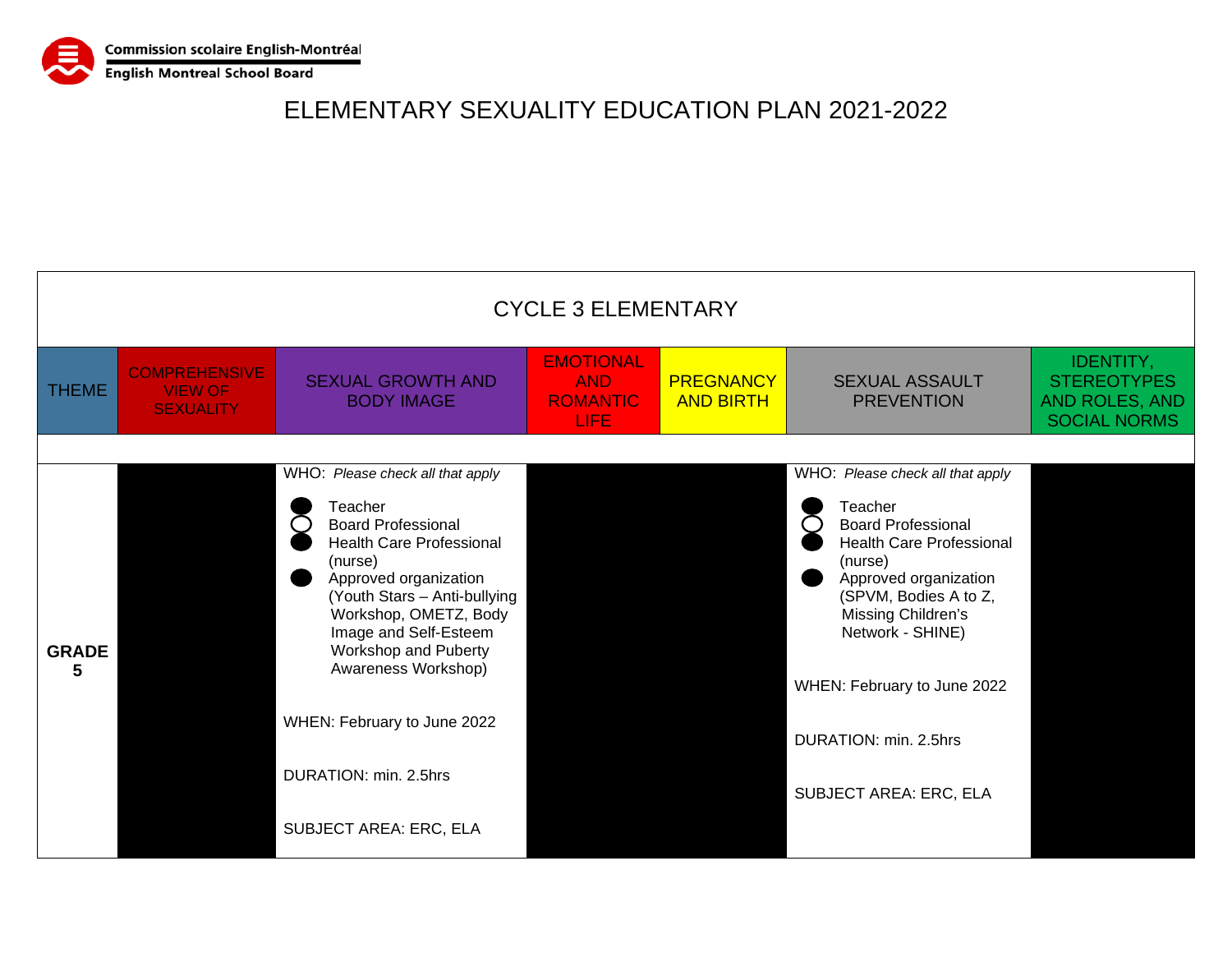

|                   |                                                                                                                                                                                                                                                                        |                                                                                                                                                                                                                                                                                                                                                                                                 | <b>CYCLE 3 ELEMENTARY</b>                                                                                                                                                                                                                                                                                                                                              |                                      |                                                      |                                                                                                                                                                                                                                                                                                                                                                                    |
|-------------------|------------------------------------------------------------------------------------------------------------------------------------------------------------------------------------------------------------------------------------------------------------------------|-------------------------------------------------------------------------------------------------------------------------------------------------------------------------------------------------------------------------------------------------------------------------------------------------------------------------------------------------------------------------------------------------|------------------------------------------------------------------------------------------------------------------------------------------------------------------------------------------------------------------------------------------------------------------------------------------------------------------------------------------------------------------------|--------------------------------------|------------------------------------------------------|------------------------------------------------------------------------------------------------------------------------------------------------------------------------------------------------------------------------------------------------------------------------------------------------------------------------------------------------------------------------------------|
| <b>THEME</b>      | <b>COMPREHENSIVE</b><br><b>VIEW OF SEXUALITY</b>                                                                                                                                                                                                                       | <b>SEXUAL GROWTH AND</b><br><b>BODY IMAGE</b>                                                                                                                                                                                                                                                                                                                                                   | <b>EMOTIONAL AND</b><br><b>ROMANTIC LIFE</b>                                                                                                                                                                                                                                                                                                                           | <b>PREGNANCY</b><br><b>AND BIRTH</b> | <b>SEXUAL</b><br><b>ASSAULT</b><br><b>PREVENTION</b> | <b>IDENTITY,</b><br><b>STEREOTYPES AND</b><br><b>ROLES, AND SOCIAL</b><br><b>NORMS</b>                                                                                                                                                                                                                                                                                             |
| <b>GRADE</b><br>6 | WHO: Please check all that<br>apply<br>Teacher<br><b>Board Professional</b><br><b>Health Care</b><br>Professional<br>Approved<br>organization<br>(Bodies A to Z)<br>WHEN: February to June<br>2022<br>DURATION: min. 1.5hrs<br><b>SUBJECT AREA: ERC,</b><br><b>ELA</b> | WHO: Please check all that<br>apply<br>Teacher<br><b>Board Professional</b><br><b>Health Care</b><br>Professional<br>Approved<br>organization<br>(Bodies A to Z, Youth<br>Stars - Anti-bullying<br>workshop, OMETZ-<br>Body Image and Self-<br>Esteem Workshop<br>and Puberty<br>Awareness<br>Workshop)<br>WHEN: February to June<br>2022<br>DURATION: min. 1.5hrs<br><b>SUBJECT AREA: ERC,</b> | WHO: Please check all that<br>apply<br>Teacher<br><b>Board Professional</b><br><b>Health Care</b><br>$\bigcap$<br>Professional<br>Approved<br>organization<br>(Bodies A to Z, Youth<br>Stars - Anti-bullying<br>workshop, Missing<br>Children's Network - SHINE)<br>WHEN: February to June<br>2022<br>DURATION: min. 1.5hrs<br><b>SUBJECT AREA: ERC,</b><br><b>ELA</b> |                                      |                                                      | WHO: Please check all that<br>apply<br>Teacher<br><b>Board Professional</b><br><b>Health Care</b><br>Professional (nurse,<br>social worker)<br>Approved organization<br>(Bodies A to Z, SPVM,<br>Youth Stars - Anti-<br>bullying Workshop and<br><b>Puberty Awareness</b><br>Workshop)<br>WHEN: February to June<br>2022<br>DURATION: min. 1.5hrs<br><b>SUBJECT AREA: ERC, ELA</b> |